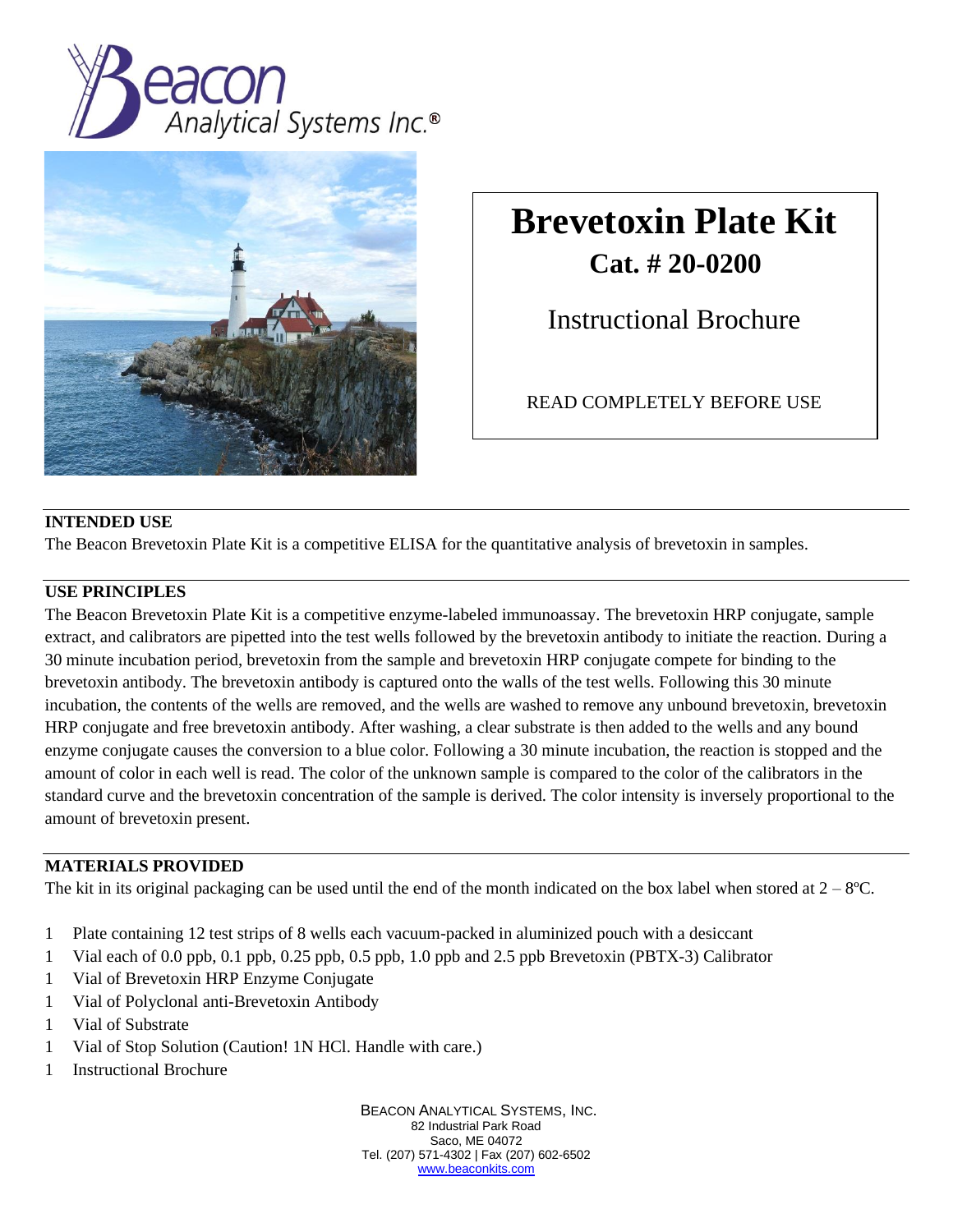#### **MATERIALS REQUIRED BUT NOT PROVIDED**

- Laboratory quality distilled or deionized water
- Pipette with disposable tips capable of dispensing 50 µL and 100 µL
- Multi-channel pipette; 8 channels capable of dispensing  $50 \mu L$  and  $100 \mu L$  (optional)
- Paper towels or equivalent absorbent material
- Microwell plate or strip reader with 450 nm filter
- Timer
- Wash bottle

# **PERFORMANCE CHARACTERISTICS Specificity**

The following table shows the % cross reactivity of brevetoxin against other shellfish toxins.

| Compound                 | $\%$ CR |
|--------------------------|---------|
| <b>Brevetoxin PBTX-3</b> | 100     |
| PRTX-2                   | 162     |
| Neo Saxitoxin            | < 1     |
| Okadaic Acid             | < 1     |
| Saxitoxin                | < 1     |

## **PRECAUTIONS**

- Store all kit components at  $4^{\circ}$ C to  $8^{\circ}$ C (39 $^{\circ}$ F to  $46^{\circ}$ F) when not in use.
- Each reagent is optimized for use in the Beacon Brevetoxin Plate Kit. Do not substitute reagents from any other manufacturer into the test kit. Do not combine reagents from other Beacon Brevetoxin Plate Kits with different lot numbers.
- Dilution or adulteration of reagents or samples not called for in the procedure may result in inaccurate results.
- Do not use reagents after expiration date.
- Reagents should be brought to room temperature,  $20^{\circ}$ C to  $28^{\circ}$ C (62 $^{\circ}$ F to 82 $^{\circ}$ F) prior to use. Avoid prolonged (> 24 hours) storage at room temperature.
- If running more than two strips at once, the use of a multichannel pipette is recommended for the addition of Antibody, Substrate and Stop Solution.
- Brevetoxin is a toxin and should be treated with care.
- The Stop Solution is 1N hydrochloric acid. Avoid contact with skin and mucous membranes. Immediately clean up any spills and wash area with copious amounts of water. If contact should occur, immediately flush with copious amounts of water.
- Transfer of samples and reagents by pipette requires constant monitoring of technique. Pipetting errors are the major source of error in immunoassay methodology.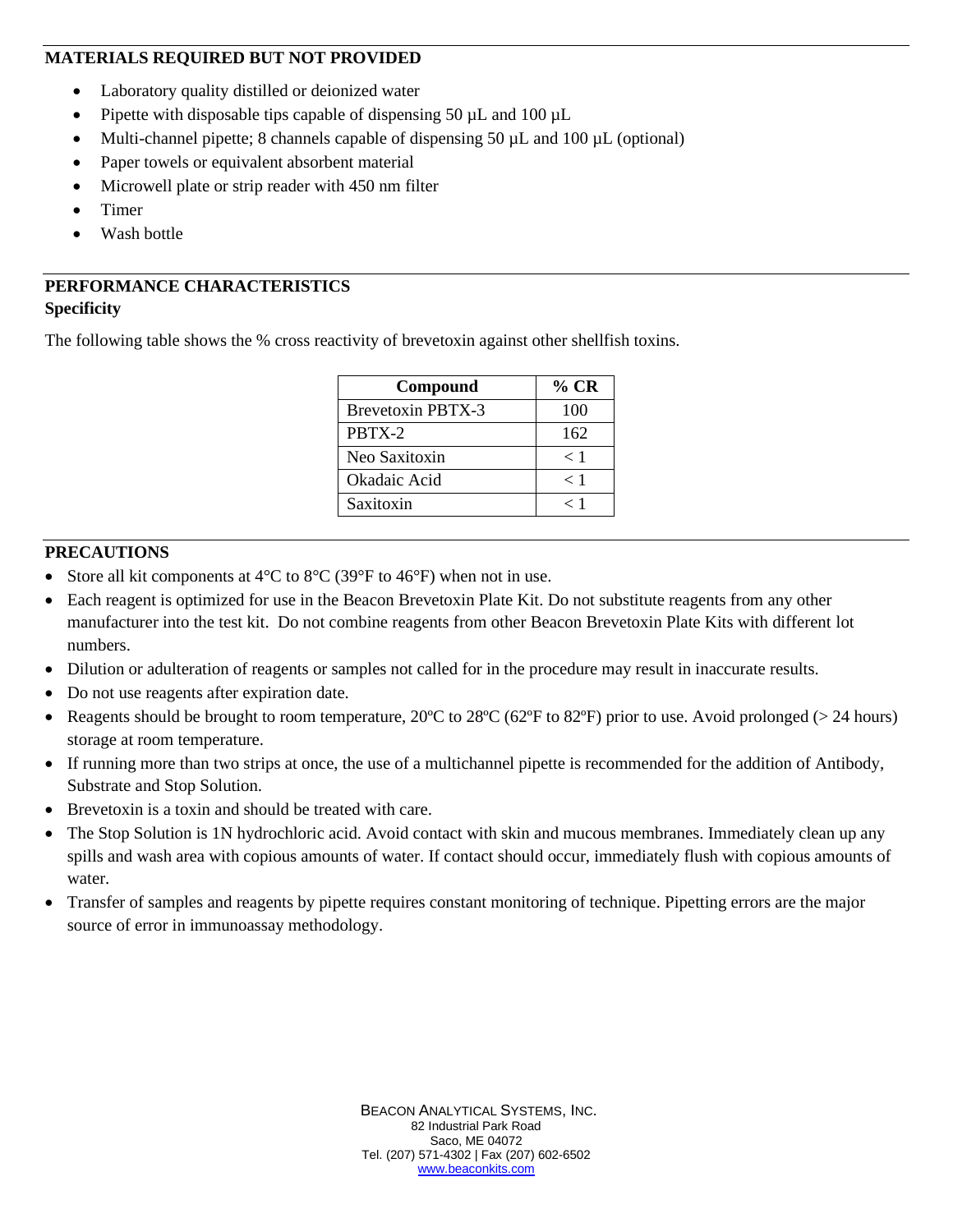## **ASSAY PROCEDURE**

(Note: Running calibrators and samples in duplicate will improve assay precision and accuracy.)

- 1. Allow reagents and sample extracts to reach room temperature prior to running the test.
- 2. Place the appropriate number of test wells into a micro well holder. Be sure to re-seal unused wells in the zip-lock bag with the desiccant.
- 3. Using a pipette with disposable tips, add **50 μL Enzyme Conjugate** into the appropriate test wells.
- 4. Dispense **50 µL of Calibrators or Sample Extract** into each well. Be sure to use a clean pipette tip for each.
- 5. Dispense **50 µL of Antibody Solution** into each test well.
- 6. Shake the plate gently for 30 seconds and incubate the test wells at room temperature for **30 minutes**.
- 7. Decant the contents of the wells into an appropriate waste container. Fill the wells to overflowing with laboratory grade water and decant. Repeat 4 times for a total of five washes.
- 8. Following the last wash, tap the inverted wells onto an absorbent paper to remove the last of the wash solution.
- 9. Dispense **100 µL of Substrate** into each well.
- 10. Incubate the wells at room temperature for **30 minutes**.
- 11. Dispense **100 µL of Stop Solution** into each test well. Caution! 1N HCl. Handle with care.
- 12. Read and record the absorbance of the wells at 450 nm using a strip or plate reader.

#### **CALCULATE RESULTS**

- 1. Semi-quantitative results can be derived by simple comparison of the sample absorbances to the absorbance of the calibrator wells. Samples containing less color than a calibrator will have a concentration of brevetoxin greater than the concentration of the calibrator. Samples containing more color than a calibrator well have a concentration of brevetoxin less than the concentration of the calibrator.
- 2. Quantitative interpretation requires graphing the absorbances of the calibrators (Y axis) versus the log of the calibrator concentration (X axis) on semi-log graph paper. A straight line is drawn through the calibrator points and the sample absorbances are located on the line. The corresponding point on the X axis is the concentration of the sample. Samples with absorbances greater than the lowest calibrator or less than the highest calibrator must be reported as  $< 0.1$  ppb or >2.5 ppb, respectively. Alternatively, Beacon can supply a spreadsheet template that can be used for data reduction. Please contact Beacon for further details.